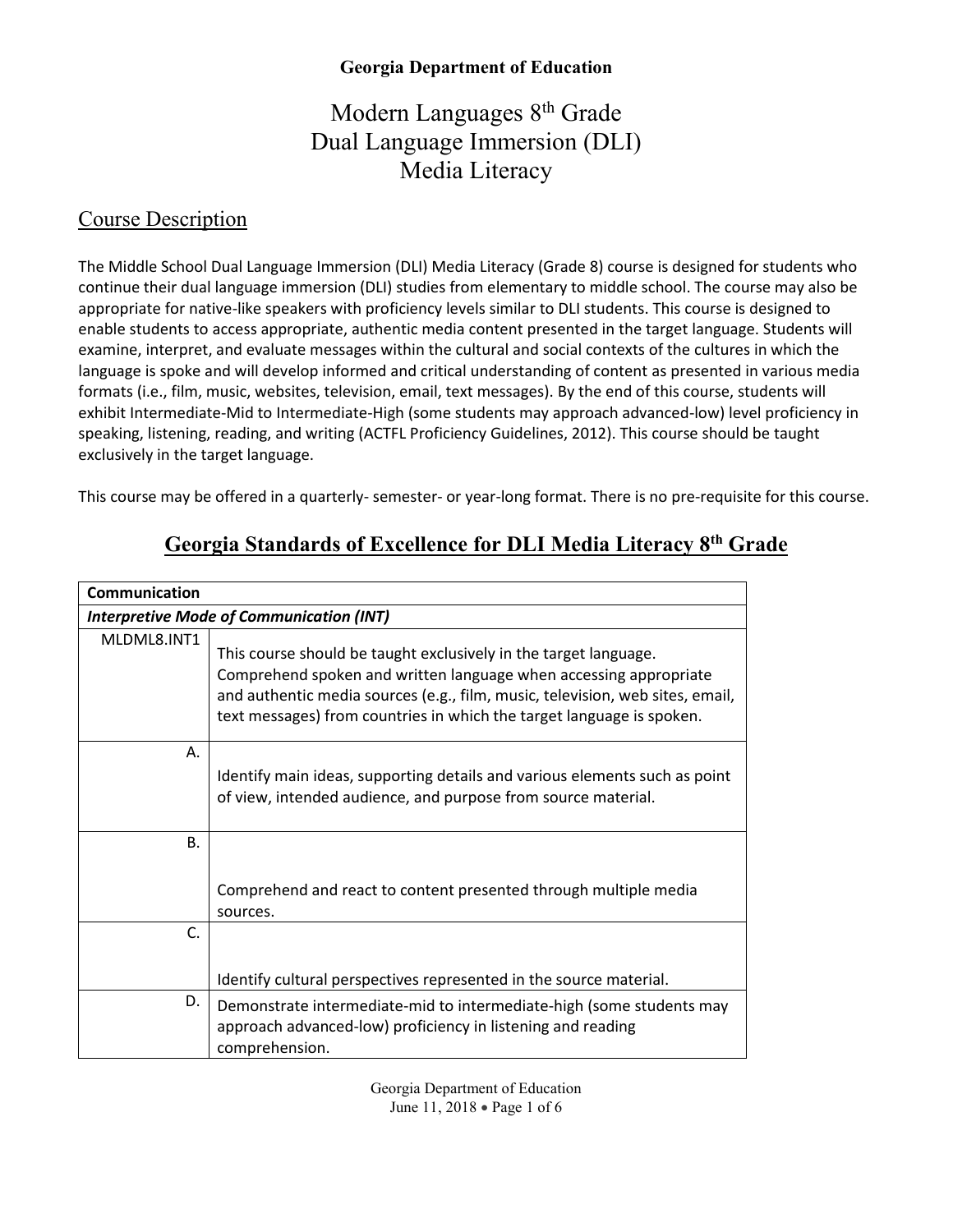| <b>Interpersonal Mode of Communication (IP)</b> |                                                                                                                                                  |  |
|-------------------------------------------------|--------------------------------------------------------------------------------------------------------------------------------------------------|--|
| MLDML8.IP1                                      |                                                                                                                                                  |  |
|                                                 | Participate in oral and written exchanges utilizing appropriate authentic                                                                        |  |
|                                                 | media sources (e.g., film, music, television, web sites, email, text                                                                             |  |
|                                                 | messages) from countries in which the target language is spoken.                                                                                 |  |
|                                                 |                                                                                                                                                  |  |
| Α.                                              | Use register appropriate to the situation.                                                                                                       |  |
| В.                                              | Respond to questions and statements.                                                                                                             |  |
| C.                                              | Respond and produce questions and statements.                                                                                                    |  |
| D.                                              | Paraphrase and summarize information.                                                                                                            |  |
| Ε.                                              | Utilize appropriate grammar and syntax.                                                                                                          |  |
| F.                                              | Use a variety of vocabulary including idiomatic and culturally appropriate<br>expressions.                                                       |  |
| G.                                              | demonstrate intermediate-mid to intermediate-high (some students may<br>approach advanced-low) proficiency in interpersonal speaking and writing |  |
| MLDML8.IP2                                      | Initiate and sustain interaction using various communication strategies                                                                          |  |
|                                                 | when utilizing appropriate and authentic media sources (e.g., film, music,                                                                       |  |
|                                                 | television, web sites, email, text messages) from countries in which the                                                                         |  |
|                                                 | target language is spoken.                                                                                                                       |  |
| Α.                                              | Request for repetition, clarification, and explanation.                                                                                          |  |
| В.                                              |                                                                                                                                                  |  |
|                                                 | Participate in extended oral and written activities reflecting the present,                                                                      |  |
|                                                 | with some usage of past and future tenses.                                                                                                       |  |
|                                                 |                                                                                                                                                  |  |
| C.                                              |                                                                                                                                                  |  |
|                                                 | Use paraphrasing, circumlocution, body language, and other creative                                                                              |  |
|                                                 | means to convey and comprehend messages.                                                                                                         |  |
| D.                                              | use self-correction                                                                                                                              |  |
| Ε.                                              | Describe and elaborate.                                                                                                                          |  |
| <b>Presentational Mode of Communication (P)</b> |                                                                                                                                                  |  |
|                                                 |                                                                                                                                                  |  |
| MLDML8.P1                                       |                                                                                                                                                  |  |
|                                                 | Present information orally and in writing using familiar and new                                                                                 |  |
|                                                 | vocabulary, phrases, and patterns in increasingly complex sentences                                                                              |  |
|                                                 | incorporating appropriate and authentic media sources (e.g., film, music,                                                                        |  |
|                                                 | television, web sites, email, text messages) from countries in which the                                                                         |  |
|                                                 | target language is spoken.                                                                                                                       |  |
| А.                                              |                                                                                                                                                  |  |

Summarize and communicate main ideas and supporting details from a variety of appropriate authentic media sources.

> Georgia Department of Education June 11, 2018 • Page 2 of 6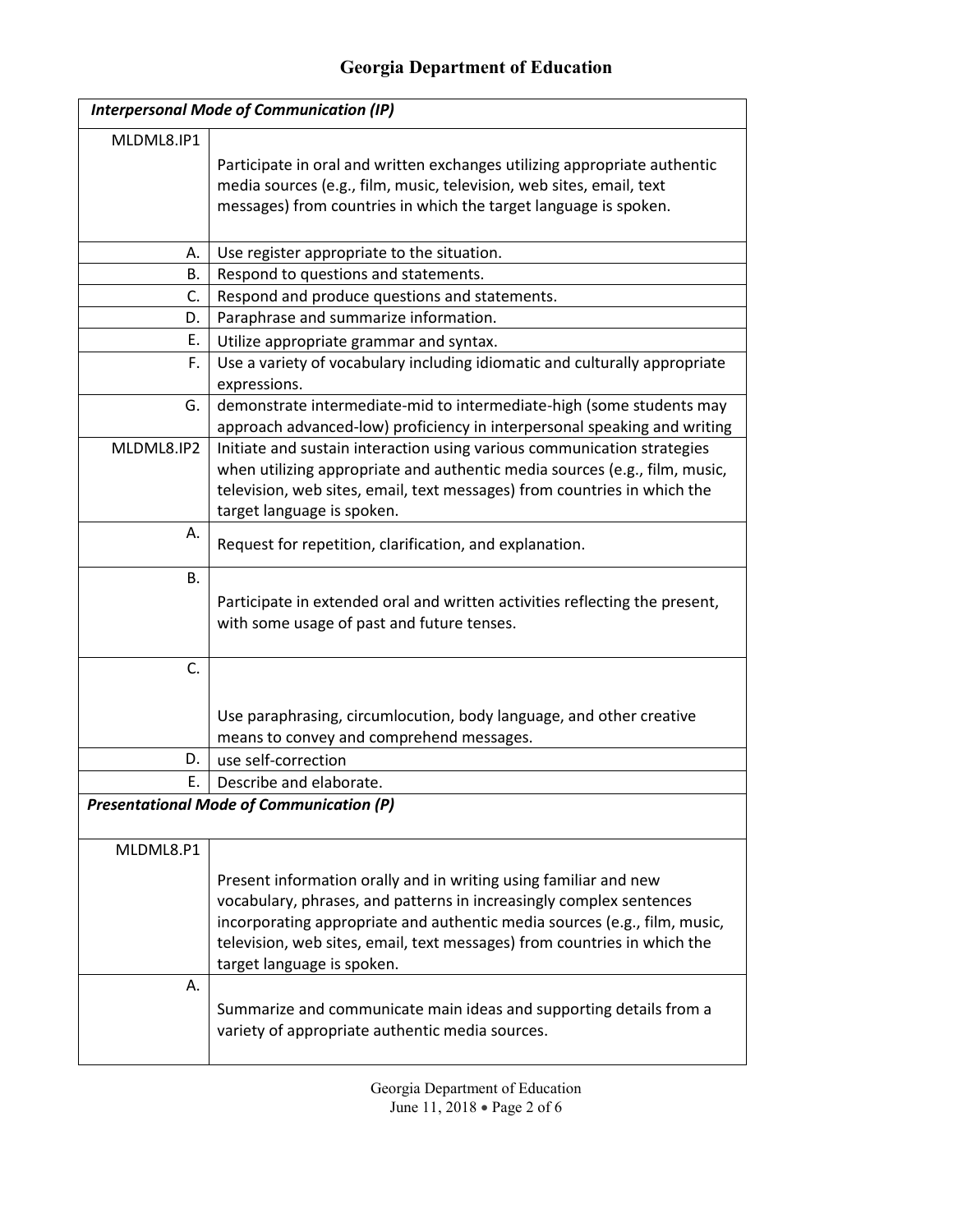| В.                                                         | Produce brief oral presentations (with few errors in present tense, some<br>errors with past and future tenses).                                                                                                                                                                                                      |  |
|------------------------------------------------------------|-----------------------------------------------------------------------------------------------------------------------------------------------------------------------------------------------------------------------------------------------------------------------------------------------------------------------|--|
| C.                                                         | Write lengthier, organized compositions (few errors in present tense,<br>some errors with past and future tenses).                                                                                                                                                                                                    |  |
| D.                                                         | Prepare and present organized, practiced, culturally authentic<br>presentations (e.g. poetry, skits, essays, or stories).                                                                                                                                                                                             |  |
| Е.                                                         | Demonstrate intermediate-mid to intermediate-high (some students may<br>approach advanced-low) proficiency in presentational speaking and<br>writing.                                                                                                                                                                 |  |
| MLDML8.IP2                                                 | Employ a variety of communication strategies in preparing and giving oral<br>and written presentations incorporating the themes derived from<br>appropriate and authentic media sources (e.g., film, music, television, web<br>sites, email, text messages) from countries in which the target language is<br>spoken. |  |
| А.                                                         | Present in extended oral and written activities reflecting the present, with<br>usage of past and future tenses.                                                                                                                                                                                                      |  |
| В.                                                         | Utilize paraphrasing, circumlocution, body language, and other creative<br>strategies to convey messages.                                                                                                                                                                                                             |  |
| C.                                                         | Utilize organizational strategies (i.e., developing beginning, middle, and<br>conclusion, pacing, and delivery).                                                                                                                                                                                                      |  |
| D.                                                         | Use self-correction.                                                                                                                                                                                                                                                                                                  |  |
| Ε.                                                         | Demonstrate proper pronunciation, intonation, and writing conventions.                                                                                                                                                                                                                                                |  |
| F.                                                         | Demonstrate competency in culturally appropriate use of register and<br>consideration of audience.                                                                                                                                                                                                                    |  |
| G.                                                         | Demonstrate use of transitional words, phrases, and cohesive devices.                                                                                                                                                                                                                                                 |  |
| <b>Cultural Perspectives, Practices, and Products (CU)</b> |                                                                                                                                                                                                                                                                                                                       |  |

Georgia Department of Education June 11, 2018 • Page 3 of 6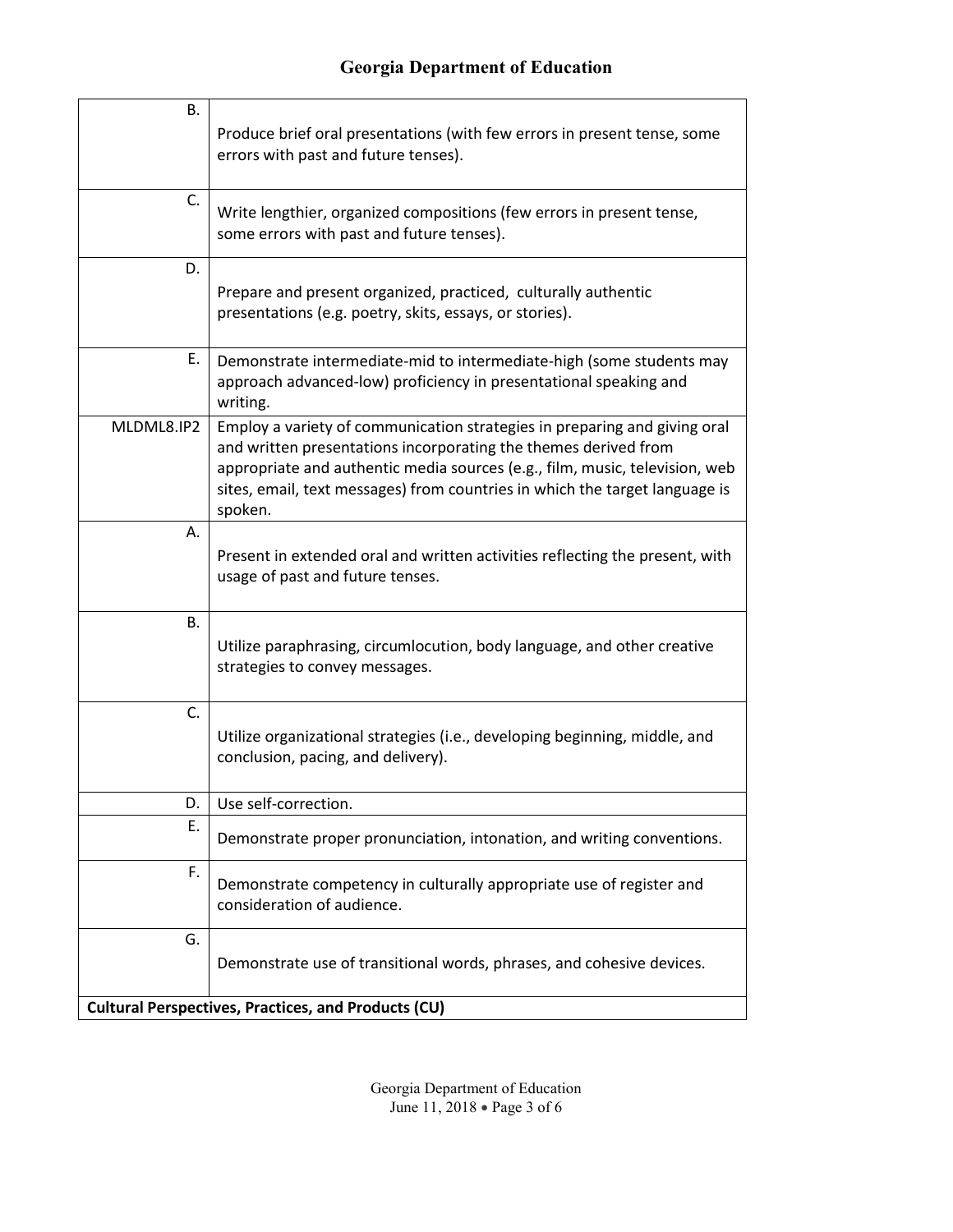| MLDML8.CU1                                                                                                                                                                                                                                                                                                                                  | Understand, describe, and discuss cultural practices, products, and<br>perspectives from appropriate and authentic media sources (e.g., film,<br>music, television, web sites, email, text messages) from countries in which<br>the target language is spoken.                                                                                     |  |
|---------------------------------------------------------------------------------------------------------------------------------------------------------------------------------------------------------------------------------------------------------------------------------------------------------------------------------------------|----------------------------------------------------------------------------------------------------------------------------------------------------------------------------------------------------------------------------------------------------------------------------------------------------------------------------------------------------|--|
| А.                                                                                                                                                                                                                                                                                                                                          | Discuss how the viewpoints of people in countries where the target<br>language is spoken are reflected in their practices and products (i.e.,<br>political systems, art, architecture, music, history, and literature) as well as<br>the content of their appropriate and authentic media sources.                                                 |  |
| В.                                                                                                                                                                                                                                                                                                                                          | Identify and discuss how cultural practices, products, and perspectives are<br>evidenced in target culture media and compare these to U.S. media.                                                                                                                                                                                                  |  |
|                                                                                                                                                                                                                                                                                                                                             | <b>Connections, Comparisons, and Communities (CCC)</b>                                                                                                                                                                                                                                                                                             |  |
| MLDML8.CCC1                                                                                                                                                                                                                                                                                                                                 |                                                                                                                                                                                                                                                                                                                                                    |  |
|                                                                                                                                                                                                                                                                                                                                             | Identify and discuss how language, literacy, cultural competencies, and<br>media literacy in the target language connect to competitive advantages in<br>a variety of career fields in the U.S. and abroad.                                                                                                                                        |  |
| MLDML8.CCC2                                                                                                                                                                                                                                                                                                                                 | Involve cultural representatives and organizations to learn firsthand<br>perspectives from natives of the culture(s) and countries where the native<br>language is spoken; communicate when appropriate with pre-screened<br>native speakers using a variety of media sources (e.g., film, music,<br>television, web sites, email, text messages). |  |
| <b>Developed</b>                                                                                                                                                                                                                                                                                                                            | Modern Languages Middle School DLI Media Literacy (Grade 8). Summary of Skills                                                                                                                                                                                                                                                                     |  |
| Typical ML Middle School DLI Media Literacy (grade 8) students will exhibit varying levels of<br>proficiency. The following list is intended to guide instruction and to assist teachers with their<br>planning by providing a two-page reference to the elements described in the Georgia<br>Standards of Excellence for Modern Languages. |                                                                                                                                                                                                                                                                                                                                                    |  |
| <b>Skills developed in MLDML8</b>                                                                                                                                                                                                                                                                                                           |                                                                                                                                                                                                                                                                                                                                                    |  |
| The students:                                                                                                                                                                                                                                                                                                                               |                                                                                                                                                                                                                                                                                                                                                    |  |
| MLDML8.IP1A                                                                                                                                                                                                                                                                                                                                 | Use appropriate register                                                                                                                                                                                                                                                                                                                           |  |
| В.                                                                                                                                                                                                                                                                                                                                          | Respond to questions and statements                                                                                                                                                                                                                                                                                                                |  |
| C.                                                                                                                                                                                                                                                                                                                                          | Respond and produces questions and statements                                                                                                                                                                                                                                                                                                      |  |
| MLDML8.IP1D                                                                                                                                                                                                                                                                                                                                 | Paraphrase and summarize                                                                                                                                                                                                                                                                                                                           |  |
| E                                                                                                                                                                                                                                                                                                                                           | Use appropriate grammar and syntax                                                                                                                                                                                                                                                                                                                 |  |
| F                                                                                                                                                                                                                                                                                                                                           | Use a variety of vocabulary and expressions                                                                                                                                                                                                                                                                                                        |  |
| G                                                                                                                                                                                                                                                                                                                                           | Demonstrate Intermediate-Mid to Intermediate-High (some students may<br>approach advanced-low) Proficiency                                                                                                                                                                                                                                         |  |

Georgia Department of Education June 11, 2018 • Page 4 of 6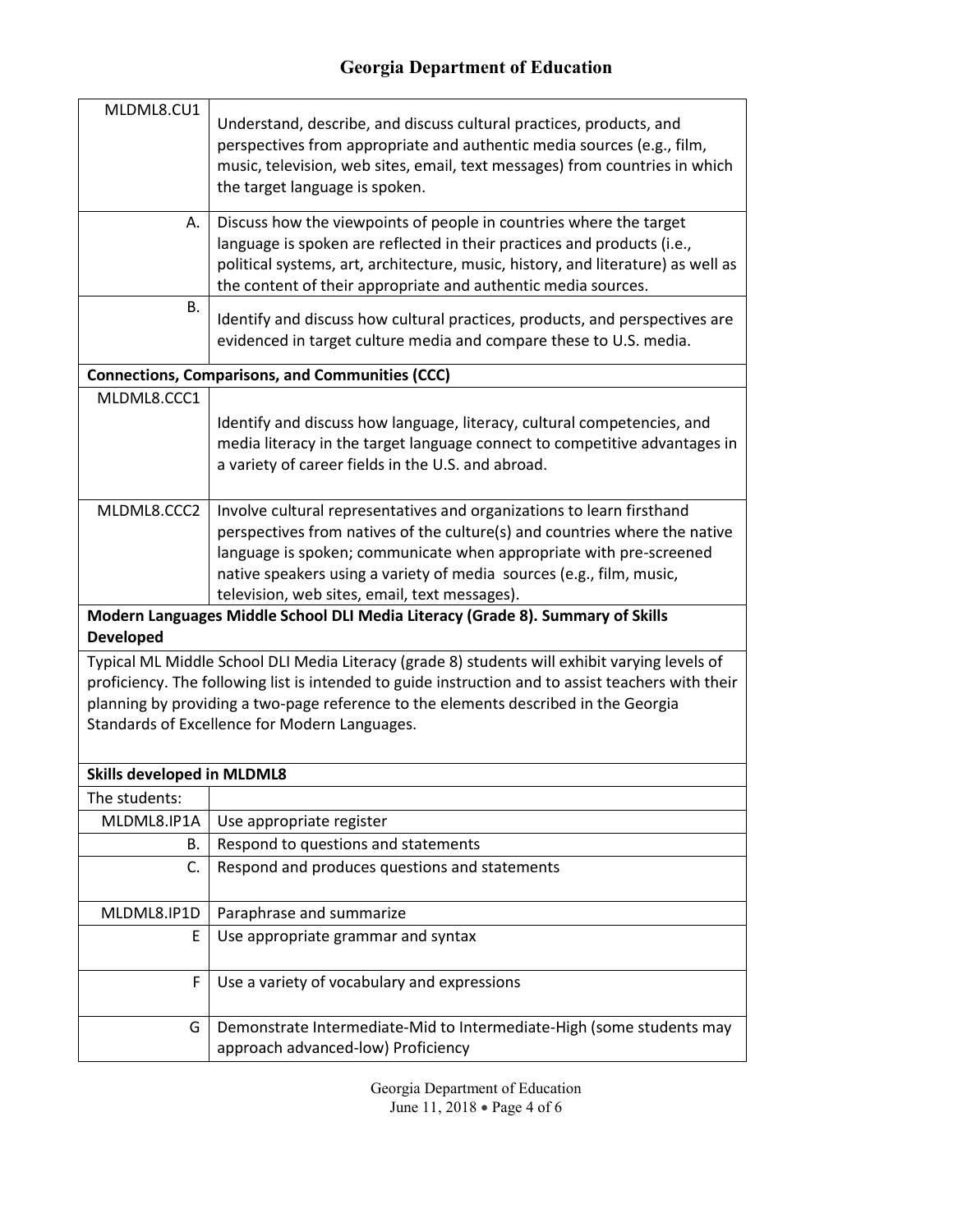| MLDML8.IP2A  | Request repetition, clarification, and explanation                                    |
|--------------|---------------------------------------------------------------------------------------|
| B.           | Participate in oral and written                                                       |
| C            | Use paraphrasing, circumlocution, and other means to convey and                       |
|              | comprehend                                                                            |
| D            | Use self correction                                                                   |
| E            | Describe and elaborate                                                                |
| F            | Use proper pronunciation, intonation, and writing conventions                         |
| G            | Use culturally appropriate gestures                                                   |
| н            | Use transitional words, phrases, and cohesive devices                                 |
| MLDML8.INT1A | Identify main ideas and supporting details                                            |
| B            | Understand subtleties of meaning                                                      |
| С            | Recognize timeframe, mood, aspect, and voice                                          |
| D            | Comprehend and react to current events and issues                                     |
| E            | Understand connected discourse                                                        |
| F            | Identify cultural perspectives                                                        |
| G            | Demonstrate Intermediate-Mid Proficiency                                              |
| MLDML8.P1A   | Summarize and communicate main ideas and supporting details                           |
| B            | Produce brief oral presentations                                                      |
| С            | Write short, organized compositions                                                   |
| D            | Prepare and present culturally authentic presentations                                |
| MLDML8.P1E   | Demonstrate Intermediate-Mid to Intermediate-High (some students may                  |
|              | approach advanced-low) Proficiency                                                    |
| MLDML8.P2A   | Present extended discourse in multiple timeframes                                     |
| MLDML8.P2B   | Use circumlocution, paraphrasing, and other strategies.                               |
| C            | Utilize organizational strategies to prepare presentations                            |
| D            | Use self correction                                                                   |
| E            | Use proper pronunciation, intonation, and writing conventions                         |
| F            | Appropriate use of register and consideration of audience                             |
| G            | Use transitional words, phrases, and cohesive devices                                 |
| MLDML8.CU1   | Understand, describe, and discuss products and perspectives of the                    |
|              | culture studied.                                                                      |
| MLDML8.CCC1  | Identify and discuss connections with career fields.                                  |
| MLDML8.CCC2  | Practice language with native speakers.                                               |
|              | Modern Languages Middle School DLI (language) Media Literacy (Grade 8): Course Themes |

 $\mathsf{l}$